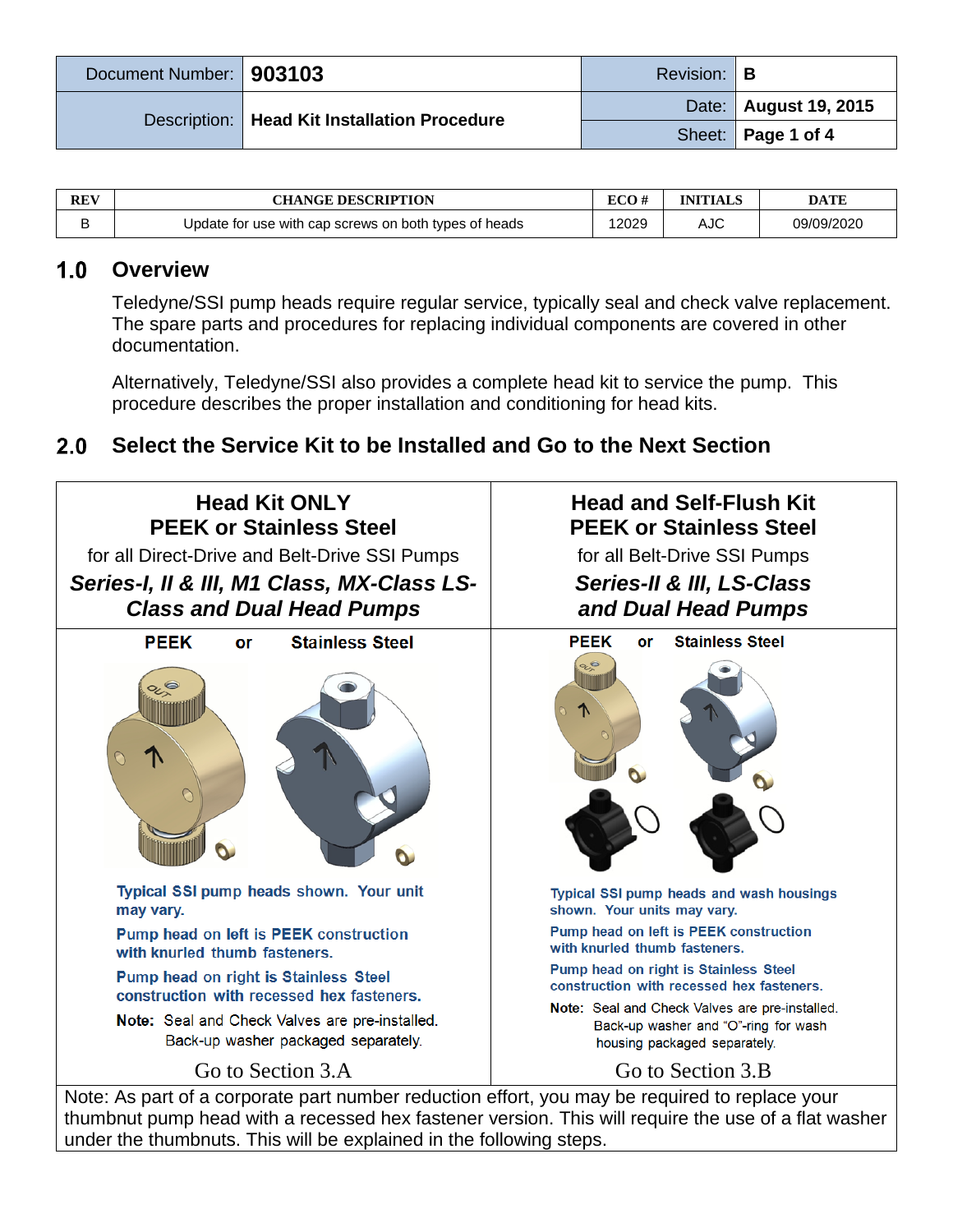| Document Number:   903103                      |  | Revision: <b>B</b>      |                      |
|------------------------------------------------|--|-------------------------|----------------------|
| Description:   Head Kit Installation Procedure |  | Date:   August 19, 2015 |                      |
|                                                |  |                         | Sheet:   Page 2 of 4 |

## $3.0$ **Installation Procedure**

A. Head Kit Only

| <b>Step</b><br>1              | Using a suitable tool, remove the two head<br>fasteners. Use a hex tool for recessed<br>nuts. Use pliers (if required) for thumb<br>nuts or remove by hand.                                                                                                                                                                           |                                                                                              |
|-------------------------------|---------------------------------------------------------------------------------------------------------------------------------------------------------------------------------------------------------------------------------------------------------------------------------------------------------------------------------------|----------------------------------------------------------------------------------------------|
| <b>Step</b><br>$\overline{2}$ | Carefully pull the pump head forward and<br>off the guide pins. Keep the self-flush in<br>place. Pull straight and slowly to prevent<br>damage to the piston.<br>Note: the old back-up washer may remain<br>on the piston. Discard it.                                                                                                |                                                                                              |
| <b>Step</b><br>3              | The new pump head has the seal pre-<br>installed. The back-up washer is in a<br>separate bag.<br>Install the back-up prior to Step 4.<br>Carefully slide the new back-up washer on<br>to the piston, in front of the existing wash<br>housing.                                                                                        | Series-II & III, All<br>Series-I, M1 and<br><b>Dual Head and LS-Class</b><br><b>MX-Class</b> |
| <b>Step</b><br>4              | Carefully slide the new pump head into<br>place. Push onto guide pins straight and<br>slowly to prevent damage to the piston.                                                                                                                                                                                                         |                                                                                              |
| <b>Step</b><br>5              | Thumbnut style heads will require the use<br>of supplied flat washers. Using a suitable<br>tool, reinstall fasteners. As you tighten,<br>alternate side-to-side until snug. For<br>recessed nuts, turn 1 flat past snug using a<br>hex tool. For thumb nuts, turn 1/6 rotation<br>past snug using pliers, if required, or by<br>hand. |                                                                                              |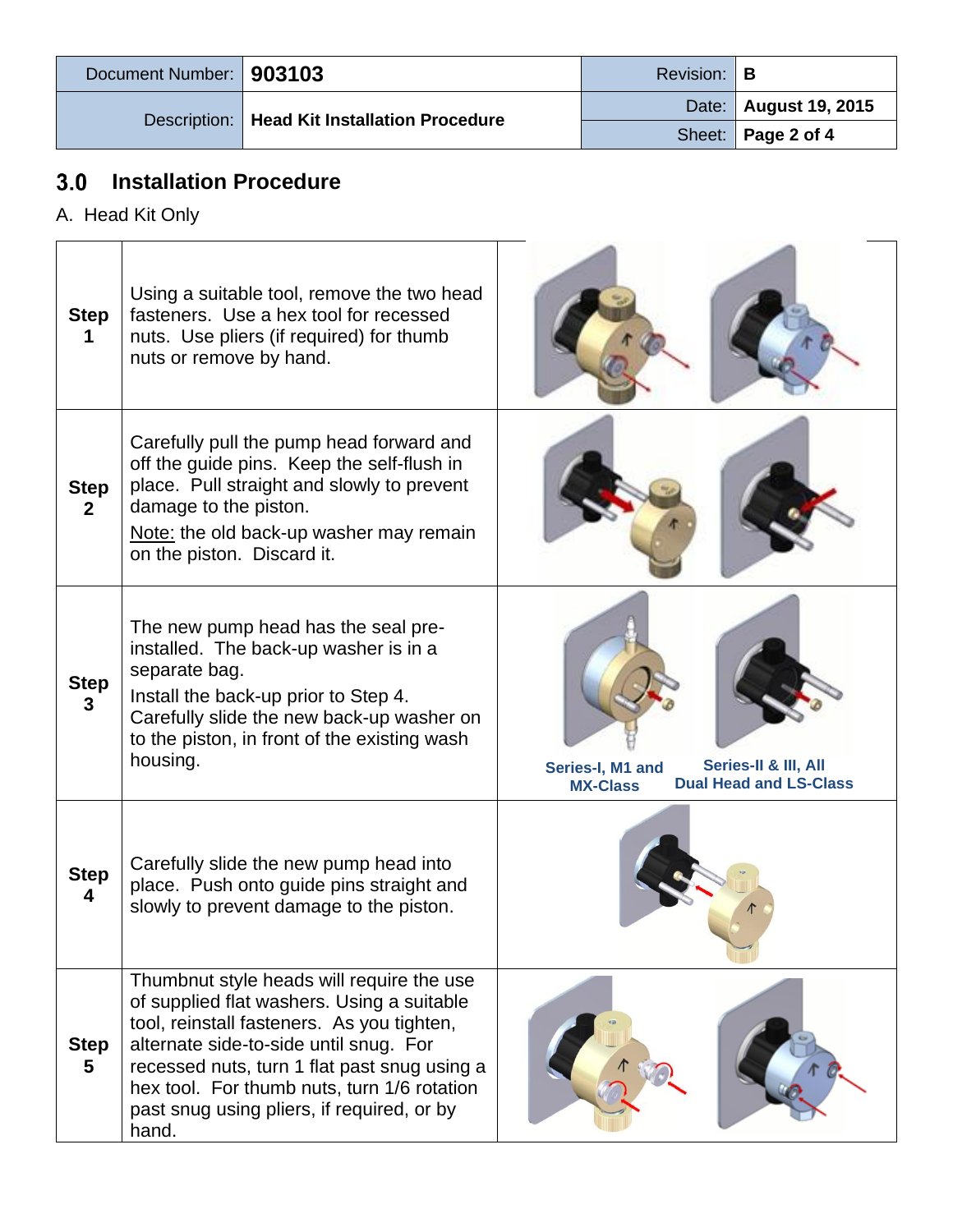| Document Number:   903103 |                                                | Revision: <b>B</b> |                         |
|---------------------------|------------------------------------------------|--------------------|-------------------------|
|                           | Description:   Head Kit Installation Procedure |                    | Date:   August 19, 2015 |
|                           |                                                |                    | Sheet:   Page 3 of 4    |

# B. Head and Self Flush Kit (*Series-II & III, LS-Class and Dual Head Pumps ONLY*)

| <b>Step</b>                 | Using a suitable tool, remove the two head<br>fasteners. Use a hex tool for recessed nuts.<br>Use pliers (if required) for thumb nuts or<br>remove by hand.                                                                                                                                                                                                                                                |                                              |
|-----------------------------|------------------------------------------------------------------------------------------------------------------------------------------------------------------------------------------------------------------------------------------------------------------------------------------------------------------------------------------------------------------------------------------------------------|----------------------------------------------|
| <b>Step</b><br>$\mathbf{2}$ | Carefully pull the pump head forward and<br>off the guide pins. Keep the self-flush in<br>place. Pull straight and slowly to prevent<br>damage to the piston.<br>Note: the old back-up washer may remain<br>on the piston. Discard it.                                                                                                                                                                     |                                              |
| <b>Step</b><br>3            | Carefully pull the old wash housing forward<br>and off the guide pins. Pull straight and<br>slowly to prevent damage to the piston.<br>Discard it.                                                                                                                                                                                                                                                         |                                              |
| <b>Step</b><br>4            | Locate the new wash housing and new "O"-<br>ring in your kit. Install the new "O"-ring into<br>the wash housing groove.                                                                                                                                                                                                                                                                                    |                                              |
| <b>Step</b><br>5            | Orient the new flush housing: the knurled<br>tubing fitting marked OUTLET on top and<br>INLET on bottom. Direction of flow is<br>upward. Once oriented, carefully slide the<br>new wash housing into place. Push onto<br>guide pins straight and slowly to prevent<br>damage to the piston.<br>Then, carefully slide the new back-up<br>washer on to the piston, in front of the<br>existing wash housing. | <b>OUTLET</b><br>L<br>o<br>W<br><b>INLET</b> |